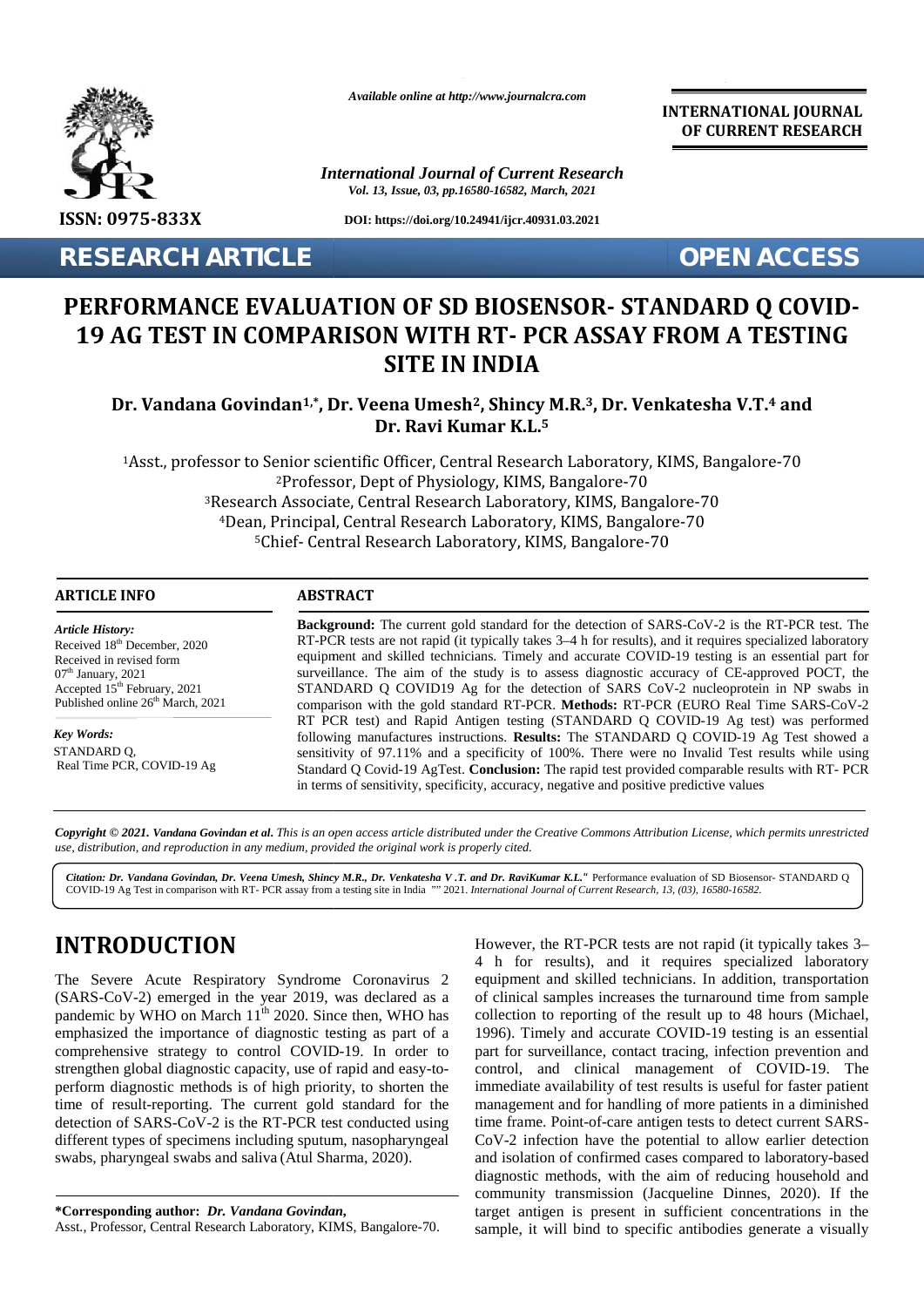detectable signal, typically within 30 minutes. The antigen (s) detected are expressed only when the virus is actively replicating; therefore, such tests are best used to identify acute or early infection (Basant Giri *et al.,* 2021). The efficiency of the test depends on severe factors including the time from onset of illness, the concentration of virus in the specimen, the quality of the specimen collected from a person and how it is processed, and the precise formulation of the reagents in the test kits. The sensitivity of these tests varies from 34% to 80% depending upon the time of collection of samples from the onset of symptom. In this study we aimed to assess diagnostic accuracy of CE-approved POCT, the STANDARD Q COVID19 Ag for the detection of SARS CoV-2 nucleoprotein in NP swabs in comparison with the gold standard RT-PCR. STANDARD Q COVID-19 Ag Test is a rapid chromatographic immunoassay for the qualitative detection of specific antigens to SARS-CoV-2 present in human nasopharynx. POCT performances were studied in terms of sensitivity, specificity, negative and positive predictive values.

## **MATERIALS AND METHODS**

**Ethical issues:** This study was approved by the Institutional Review Board of KIMS Medical College (Protocol Ref no: KIMS IEC/S09-2020).

**Clinical specimens:** Nasopharyngeal swabs, were collected from 503 cases from October to December 2020 at Central Research Laboratory, KIMS.

## **Study Design**

- Prospective
- Randomized (negative and positive samples are tested at random)
- Blinded (test operators are unaware of the PCR result when using the antigen test)

### **Statistical analysis**

Descriptive statistics were used to describe general information of patients. Sensitivity, specificity, positive predictive value (PPV), negative predictive value (NPV) were calculated using an online statistical tool.

### **Method**

RT-PCR (EURO Real Time SARS-CoV-2 RT-PCR test) and Rapid Antigen testing (STANDARD Q COVID-19 Ag test) was performed following manufactures instructions.

## **RESULTS**

**Demographic characteristics:** A total of 104 COVID-19 cases and 399 controls (total 503) were included in this evaluation. The majority were males (52.4%) and the overall mean age was 34 years (95% CI: 32 – 35; Table 1)

**Table 1. Demographic characteristics of study participants**

|          |                                      | Gender |         | Total |
|----------|--------------------------------------|--------|---------|-------|
|          | Participants Mean Age (95% CI) Males |        | Females |       |
| Cases    | 40.3                                 |        | 49      | 104   |
| Controls | 35.3                                 |        | 188     | 399   |
| Total    | 75.6                                 | 266    | 237     | 503   |

#### **Performance Characteristics**

Test result distribution: The distribution of STANDARD Q COVID-19 Ag Test results against the qRT-PCR results are presented in Table 2.

**Table 2. Standard q covid-19 Ag test result compared to the qRT- PCR reference assay**

| Type of Sample     |          | EURO Real Time SARS-CoV-2 |                  |       |  |
|--------------------|----------|---------------------------|------------------|-------|--|
|                    |          | Positive                  | Negative         | Total |  |
| Standard O         | Positive | 101                       |                  | 101   |  |
| Covid-19 $Ag$      | Negative |                           | 399              | 402   |  |
|                    | Total    | 104                       | 399              | 503   |  |
| Sensitivity-97.12% |          |                           | Specificity-100% |       |  |

**Sensitivity and Specificity:** The STANDARD Q COVID-19 Ag Test showed a sensitivity of 97.11% and a specificity of 100%. There were no Invalid Test results while using Standard Q Covid-19 Ag Test.

### **Positive Predictive and Negative predictive value**

- OPA (Overall Percent Agreement) =**97.1%**
- PPA (Positive Percent Agreement) = **100%** (95% CI 77.58% to91.22%)
- NPA (Negative Percent Agreement) = **99%** (95% CI 99.15% to100%)

The Positive Predictive Value of the STANDARDQ COVID- 19 Ag Test using nasal swab as specimen and RT-PCR Test as reference assay is 100% and the negative percent agreement is 99%.

**Association between Ct Values and STANDARD Q COVID-19 Ag Test result:** STANDARD Q COVID-19 Ag Test, was positive for all the samples positive for RT PCR with a CT value less than 31.3 positive samples with a CT value of 31.4 ,31.9 and 31.7 were negative by STANDARD Q COVID- 19 Ag test. Concordance between the two techniques was 97.1%.

# **DISCUSSION**

Significant diagnostic problems aroused due to acute respiratory syndrome corona virus 2 (SARS-CoV-2) and the resulting COVID-19 pandemic. Most RT-PCR based testing is conducted in designated, specialized laboratories which are far from sample collection sites leading to long turn around time, delayed reporting and thereby increasing the spread of the infection. Other methodologies like mobile PCR platform and Genexpert were introduced to reduce the turn around time, but issues like reagent supply, cost and testing facility still remains a challenge. There are several antigen and molecular point-of care tests available to classify or exclude current infections, or to screen for past infections and immune responses. Point-of care antigen tests have the potential to allow earlier detection and isolation of confirmed cases compared to laboratory-based diagnostic methods, with the aim of reducing household and community transmission. In this study we analysed the Ct value of the nasopharyngeal samples collected in the month of October to December 2020 and evaluated the performance of the rapid antigen testing kit. Our results indicated that, although RT-PCR is suitable for monitoring and assessing the true infection given its higher detection sensitivity, antigen